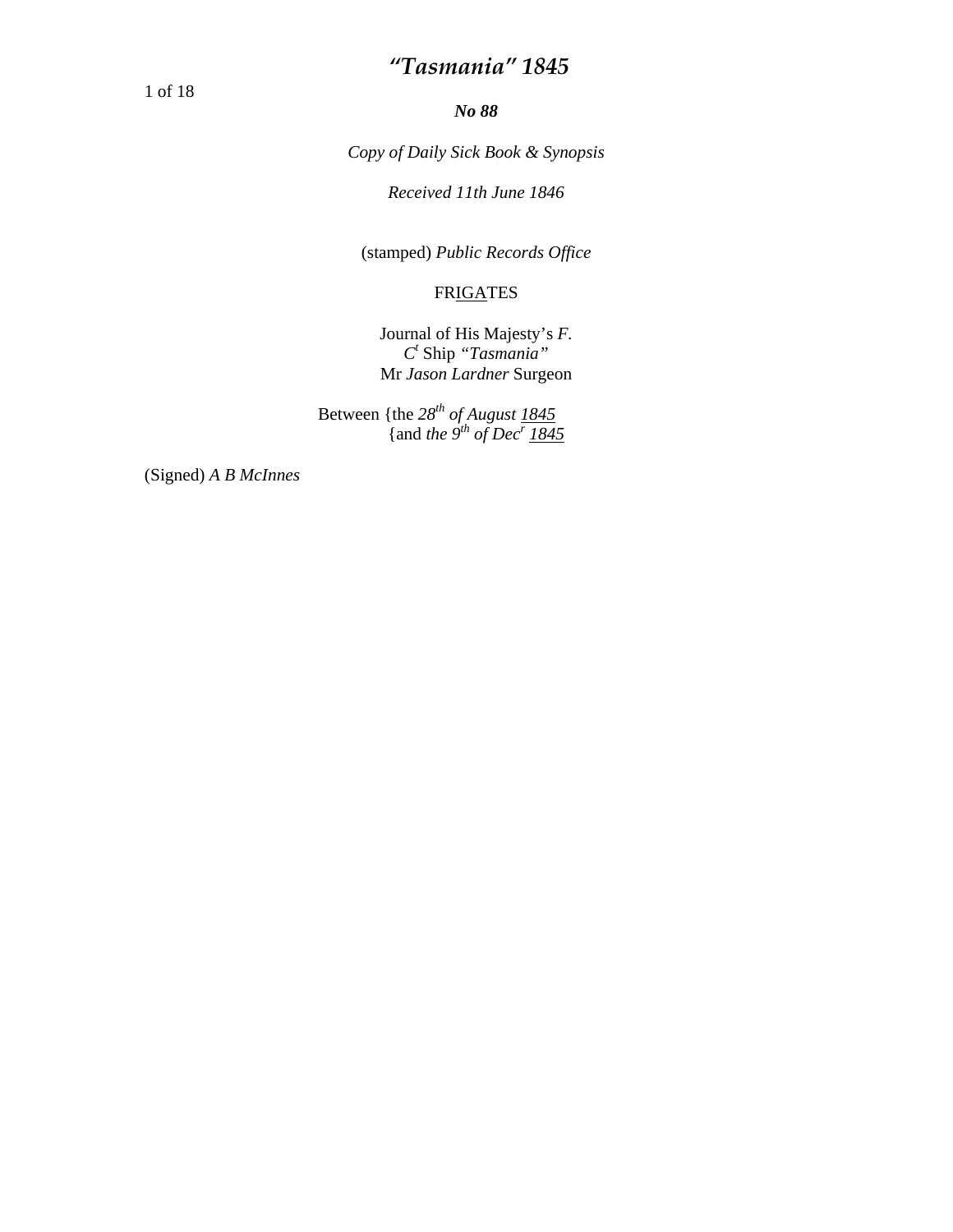2 of 18

*List of Nosological and other returns transmitted during the period of this account Viz August 28th and the 9 of December 1845 - F. C. Ship "Tasmania"* 

|                       | During which Period | From which         | By which               | Date                     |
|-----------------------|---------------------|--------------------|------------------------|--------------------------|
| From                  | Tо                  | Place              | Conveyance             |                          |
| 1845                  | <u> 1845 </u>       | <b>Hobart Town</b> | Ship "Jane             | $Jan^{y} 12^{th} 1846$   |
| Aug <sup>t</sup> 28   | $Dec^r 9$           | V. D. L            | <b>Francis P Post</b>  |                          |
| A Return for          |                     | <b>Hobart Town</b> | <i>{Ship Jane}</i>     | Jan <sup>y</sup> 12 1846 |
| <b>Irish Convicts</b> |                     | <i>V. D. L.</i>    | $\{Francis\ P\ Post\}$ |                          |

(Signed) *Jason Lardner Surgeon Supert F. C. S. Tasmania ============* 

(Stamped) Public Records Office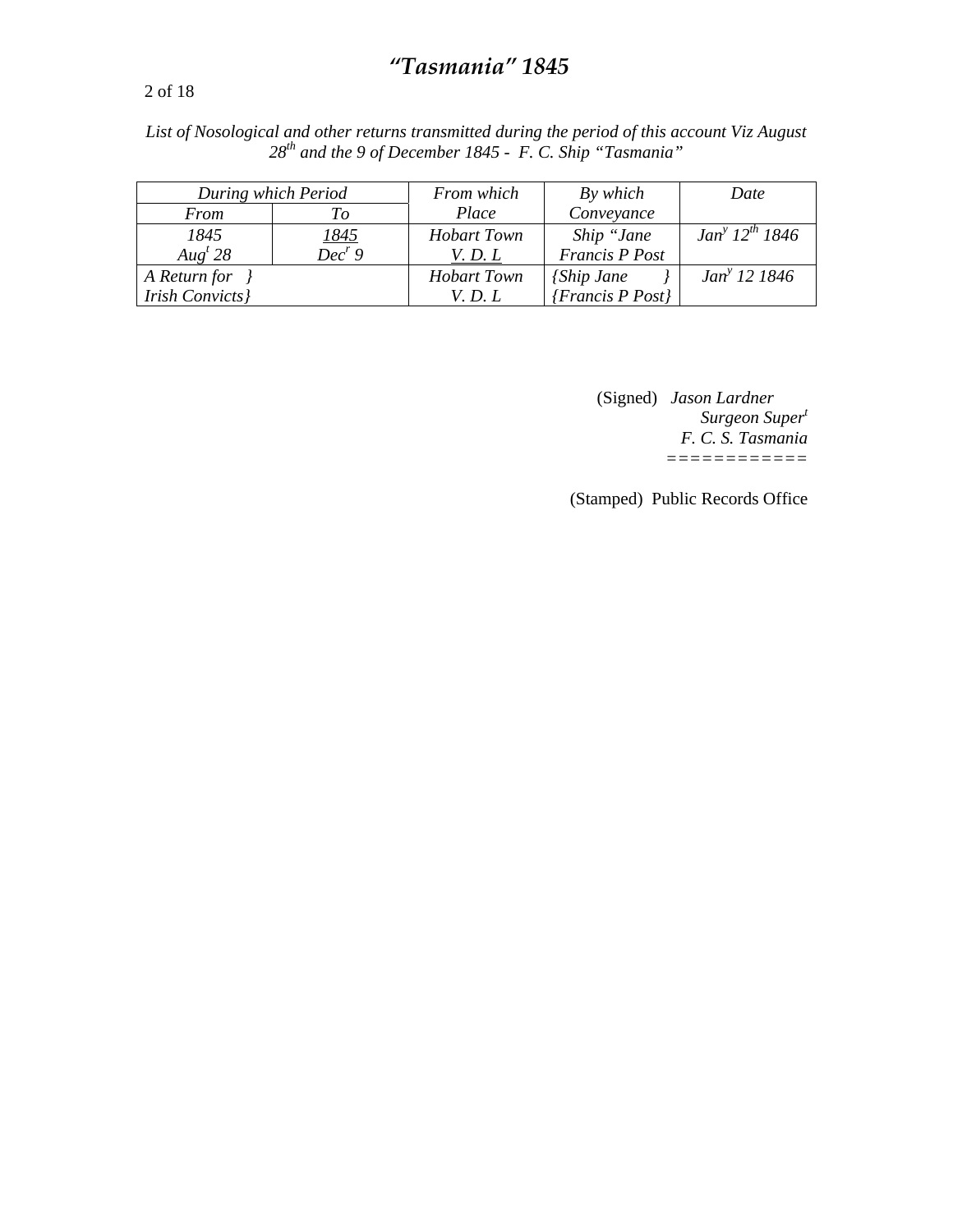#### *Copy of the Sick List of the F. C. Ship "Tasmania" Between28<sup>th</sup> of Aug and 9<sup>th</sup> of Dec<sup>r 1845</sup>*

| Date put                         |                               |      |           |                        | When                         |
|----------------------------------|-------------------------------|------|-----------|------------------------|------------------------------|
| On.                              |                               |      |           |                        | taken of                     |
| S. List                          | <b>Names</b>                  | Age  | No on S.B | Disease                | the List                     |
| 1845                             | Mary McGowan's                | Mths |           |                        | $S$ ept $20th$               |
| August 30                        | Child                         | 6    |           | Phthisis               | Died                         |
| Sep <sup>t</sup> 8 <sup>th</sup> | Honor Cullen                  | 22   | 26        | Ophthalmia             | Sept $15th$                  |
| 9th                              | Jane Gallagher                | 24   | 55        | Constipation           | $\frac{1}{4}$                |
| $\epsilon$                       | Mary McManus                  | 25   | 28        | Phlogosis              | $\cdot \cdot 25^{\text{th}}$ |
| 66                               | Mary Scallon                  | 66   | 27        | Rheumatism             | $\cdot \cdot 18^{\text{th}}$ |
| $10^{th}$                        | Mary Griffon                  | 30   | 84        | Dyspepsia              | Oct $3^{rd}$                 |
| $\leq$ $\leq$                    | Mary Murphy                   | 50   | 80        | $\overline{D}^{\circ}$ | $\cdot \cdot$ 3rd            |
| 66                               | Ellen Neill                   | 20   | 126       | Rheumatism             | " $26th$                     |
| $13^{\text{th}}$                 | Ann Fitzpatrick               | 54   | 90        | Dyspepsia              | $\cdot \cdot 26^{\text{th}}$ |
| $14^{th}$                        | Jane Bradshaw                 | 21   | 54        | Do                     | Sept $29th$                  |
| $\epsilon$                       | $E$ liz <sup>h</sup> Hearns   | 25   | 93        | D <sub>0</sub>         | $\cdot \cdot 30^{th}$        |
| 15                               | Ellen Cahil                   | 20   | 96        | Cynanche               | $\cdot \cdot 20^{th}$        |
| 16                               | Ellen Cummane                 | 23   | 95        | Dyspepsia              | Oct 5                        |
| 66                               | Henri <sup>ta</sup> Beresford | 24   | 69        |                        | Sept 20                      |
| 66                               | Cath <sup>e</sup> Farrell     | 21   | 116       | Rheumatism             | $\frac{1}{28}$ th            |
| $\epsilon$                       | Rose Fitzpatrick              | 52   | 88        | Dyspepsia              | $\frac{1}{22}$               |
| 20                               | Cath <sup>e</sup> Hearns      | 19   | 76        | Diarrhæ                | $\cdot \cdot 23^{\text{rd}}$ |
| $\overline{\mathbf{66}}$         | Mary Ryan                     | 23   | 61        | Dyspepsia              | $\cdot \cdot 29^{\text{th}}$ |
| 21                               | Anne McAvine                  | 22   | 114       | Ictarus                | Oct $3^{rd}$                 |
| $\overline{\mathbf{66}}$         | Ann Wade                      | 26   | 13        | Dyspepsia              | Sept 28                      |
| 66                               | Mary Russell                  | 22   | 57        | D <sub>0</sub>         | $\overline{26}^{th}$         |
| 66                               | Mary Gillespie                | 38   | 92        | Do                     | " $28th$                     |
| 22                               | Sarah Ryan                    | 25   | 45        | Do                     | $\cdot \cdot 30^{th}$        |
| $\zeta$ $\zeta$                  | Mary Butler                   | 40   | 85        | Diarrhæ                | $\cdot \cdot 26^{\text{th}}$ |
|                                  | (24)                          |      |           |                        |                              |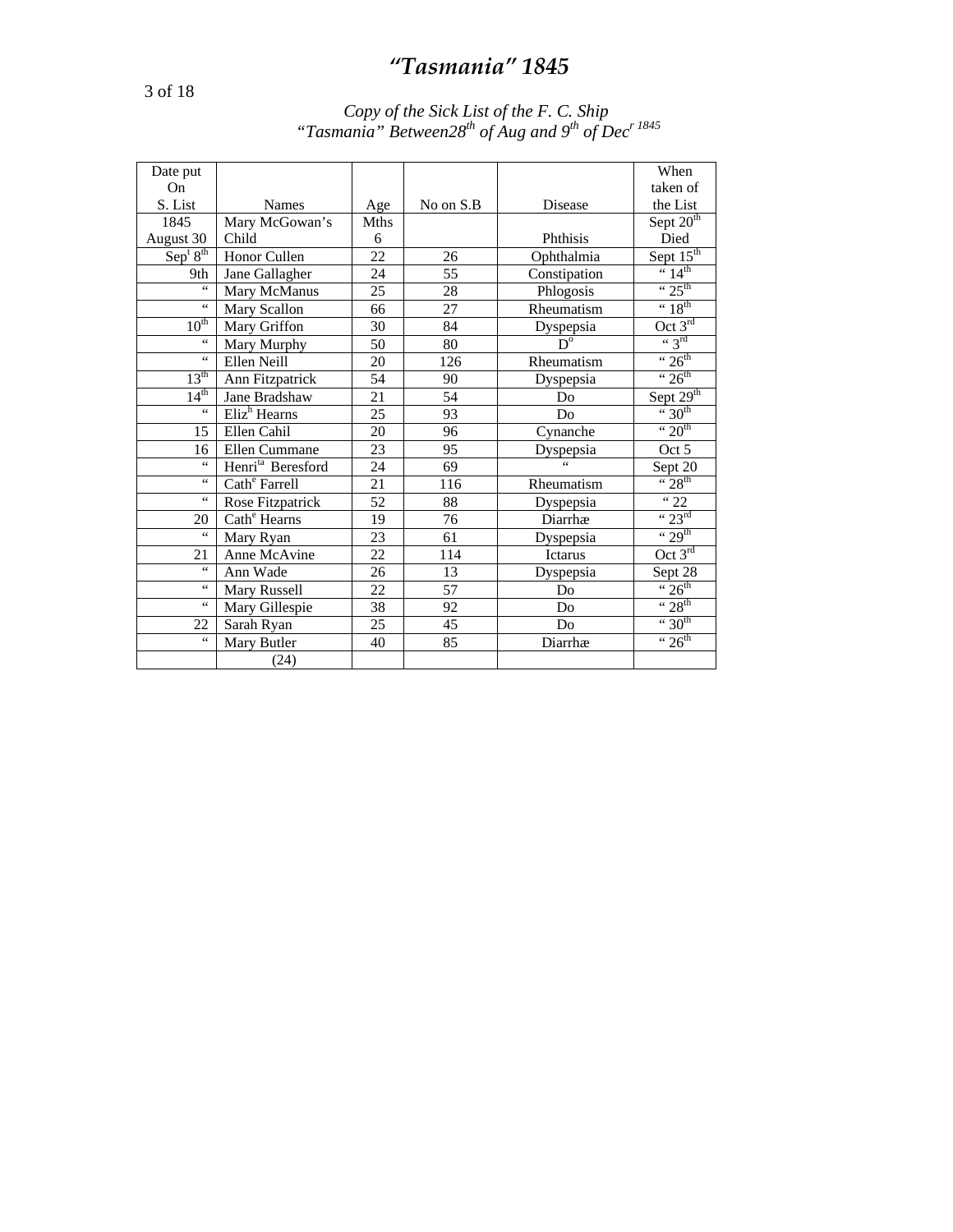|--|--|--|

| Date put                    |                            |                 | N <sub>o</sub>  |                        | When                           |            |
|-----------------------------|----------------------------|-----------------|-----------------|------------------------|--------------------------------|------------|
| On                          |                            |                 | on              |                        | taken of                       | Dispose Of |
| S. List                     | <b>Names</b>               | Age             | S.B             | Disease                | the List                       |            |
| 1845                        |                            |                 |                 |                        |                                | 66         |
| Sep <sup>t</sup> 22nd       | Marg <sup>t</sup> Berry    | 25              | 46              | Dyspepsia              | Sept $28th$                    |            |
| $23^{\overline{\text{rd}}}$ | Cath <sup>e</sup> Foy      | 22              | 115             | Synanche (sic)         | Oct 12                         |            |
| $\epsilon$ $\epsilon$       | Ann Flannery               | 25              | 110             | Hæmetemosis            | Sept 30 <sup>th</sup>          |            |
| 66                          | Mary Connell               | 30              | 138             | Synanche               | Nov $5^{\text{th}}$            |            |
| 29                          | Sarah Kelly's Child        | 8               |                 | Ophthalmia             | Oct $4^{\text{th}}$            |            |
| Oct 2                       | Marg <sup>t</sup> Wilson   | 16              | $\overline{81}$ | Scropula               | Nov 2                          |            |
| $\epsilon$                  | Brid <sup>t</sup> Kelly    | 25              | 103             | Phlogosis              | Oct $7th$                      |            |
| 8 <sup>th</sup>             | Mary McManus               | 25              | 27              | <b>Icterus</b>         | Dec $9th$                      | Ans        |
| 9                           | Ann Gardiner               | $\overline{52}$ | $\overline{71}$ | Contusia               | Oct $13th$                     |            |
| $\epsilon$ $\epsilon$       | <b>Bell Amos</b>           | 18              | 56              | Ophthalmia             | $\cdot \cdot 15^{\text{th}}$   |            |
| $12^{th}$                   | Cath <sup>e</sup> Shaw     | $\overline{25}$ | 134             | Icterus                | Nov $30th$                     |            |
| 15                          | Mary McCarthy              | 19              | 133             | Verruca                | Oct $31st$                     |            |
| 16                          | Mary Griffin's Child       | 10              |                 | Cynanche               | $\cdot \cdot 23^{\text{rd}}$   |            |
| 23                          | Mary Leonard               | 28              | 112             | Phlogosis              | $``31$ <sup>st</sup>           |            |
| $25^{\text{th}}$            | Ann McAvine                | 22              | 114             | Diarrhæ                | Nov 1                          |            |
| $\overline{\mathbf{G}}$     | Brid <sup>t</sup> Kelly    | 25              | 103             | Do                     | $\left( \cdot \right)$ 5th     |            |
| $\overline{\mathbf{G}}$     |                            |                 |                 |                        |                                | Colon      |
|                             | Cath <sup>e</sup> Foy      | 22              | 115             | Rheumatism             | Dec $9th$                      | Hospital   |
| $\zeta\,\zeta$              | Mary Scallon               | 56              | 1               | Herpes                 | Nov 10                         |            |
| $\zeta$ $\zeta$             | Mary Frances               | 24              | 108             | Contusio               | Oct 30 <sup>th</sup>           |            |
| $\zeta$ $\zeta$             | Mary McGovan               | 29              | 113             | Jæmorrhoids            | Nov $14^{th}$                  |            |
| 29 <sup>th</sup>            | Ellen Cahill               | 23              | 96              | Contusio               | $\lq$ 3rd                      |            |
| Nov 1                       | Brid <sup>t</sup> Clifford | 30              | 135             | Theumatism             | $\cdot \cdot 30^{th}$          |            |
| $\zeta$ $\zeta$             | Mary McCarthy              | 19              | 133             | Vulneris               | $\cdot \cdot 14^{\text{th}}$   | 5          |
| $\zeta$ $\zeta$             | <b>Fanny Dougherty</b>     | 26              | 98              | Pleuritis              | $\cdot \cdot 24$ <sup>th</sup> |            |
| 6th                         | $Eler$ Shoughnessy         | 19              | 127             | Hysteria               | $\cdot \cdot 14^{\text{th}}$   |            |
| 7th                         | Mary McArdle               | 28              | 136             | Parturition            | $\cdot \cdot 20^{th}$          |            |
| 11th                        | Mary Meagher               | 50              | 48              | Diarrhea               | $\cdot \cdot 28$ <sup>th</sup> |            |
| 13                          | Mary McGrath               | 31              | 120             | $\mathop{\mathrm{Do}}$ | $"19$ <sup>th</sup>            |            |
|                             | (52)                       |                 |                 |                        |                                |            |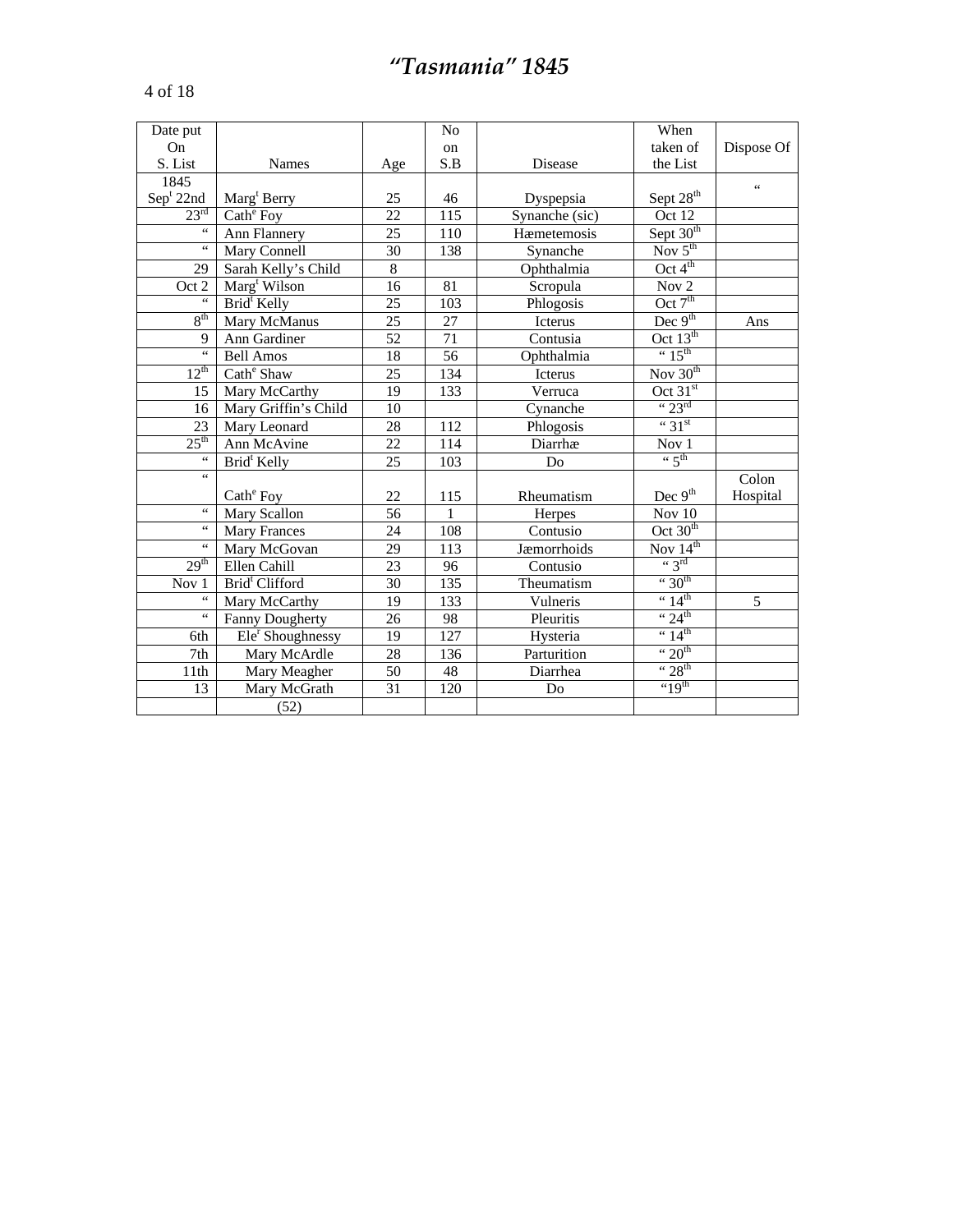| ×<br>× |  |  |  |
|--------|--|--|--|
|--------|--|--|--|

| Date put         |                             |                 |                 |            | When                                                  | How      |
|------------------|-----------------------------|-----------------|-----------------|------------|-------------------------------------------------------|----------|
| On               |                             |                 |                 |            | taken of                                              | Disposed |
| S. List          | Names                       | Age             | No on S.B       | Disease    | the List                                              | of       |
| 1845             |                             |                 |                 |            |                                                       |          |
| Nov $13^{th}$    | Cath <sup>e</sup> Reilly    | 25              | 122             | Diarrhæ    | $\frac{\text{Nov } 24^{\text{th}}}{9.28^{\text{th}}}$ |          |
| 14 <sup>th</sup> | Ellen Sullivan              | 20              | 94              | Dysentry   |                                                       | Died     |
| $\zeta$ $\zeta$  | Honor Cullen                | $\overline{23}$ | $\overline{55}$ | Diarrhæ    | $\cdot \cdot 20^{th}$                                 |          |
| $15^{\text{th}}$ | Ann Fitzpatrick             | $\overline{54}$ | 90              | Do         | $44^{\circ}$ 24 <sup>th</sup>                         |          |
| 18               | $E$ liz <sup>h</sup> Hearns | 24              | 93              | Do         | Dec $1st$                                             |          |
| 66               | Mary Scxallon               | 66              | $\mathbf{1}$    | Do         | Nov $24^{th}$                                         |          |
| $\zeta$ $\zeta$  | Bell Amos                   | $\overline{18}$ | $\overline{56}$ | Catarrhus  | $\cdot \cdot 24^{\text{th}}$                          |          |
| $\zeta$ $\zeta$  | Cath <sup>e</sup> Meany     | $\overline{22}$ | $\overline{76}$ | Diarrhæ    | " $24^{\text{th}}$                                    |          |
| $\zeta$ $\zeta$  | Mary Hetherington           | 23              | 66              | Cararrhus  | $\cdot \cdot 24$ <sup>th</sup>                        |          |
| 19               | Ann Delaney                 | 17              | 58              | Diarrhæ    | $\cdot \cdot 28$ <sup>th</sup>                        |          |
| $\zeta$ $\zeta$  | Mary Leonard                | 28              | 112             | Do         | $\cdot \cdot 24^{\text{th}}$                          |          |
| $\zeta$ $\zeta$  | Ann ZBurns                  | 28              | 47              | Vulneris   | $\overline{428}$                                      |          |
| 21               | Mary Gillespie              | 38              | 92              | Diarrhæ    | $\cdot \cdot 30$ <sup>th</sup>                        |          |
| 22               | S Brennan's Child           | $1\frac{1}{2}$  |                 | Vulneris   | Dec 4th                                               |          |
| $\zeta$ $\zeta$  |                             |                 |                 |            |                                                       | Colonial |
|                  | Ellen Niell                 | 20              | 126             | Rheumatism | $\cdot \cdot$ 9 <sup>th</sup>                         | Hospital |
| 27               | Eliz Dwyer                  | 22              | 79              | Synache    | $\lq$ 3 <sup>rd</sup>                                 |          |
| $\epsilon$       | Ann Williams                | 26              | 39              | Diarrhæ    | $\leftarrow$ 1st                                      |          |
| $\zeta\,\zeta$   |                             |                 |                 |            |                                                       | Colonial |
|                  | Mary Griffin                | 30              | 84              | Dyspepsia  | $\lq$ q <sup>th</sup>                                 | Hospital |
| $\zeta\,\zeta$   | Eliz <sup>h</sup> Waring    | 40              | $\overline{52}$ | Diarrhæ    | $\leftarrow$ 1 <sup>st</sup>                          |          |
| $\zeta$ $\zeta$  | Johan <sup>a</sup> Murray   | 35              | 99              | Synache    | $\cdot \cdot$ 4 <sup>th</sup>                         |          |
| $\zeta$ $\zeta$  | Mary Grady                  | 29              | 121             | Catarrhus  | $\cdot \cdot 5^{\text{th}}$                           |          |
| 28               | Mary Byrne                  | 30              | 117             | Diarrhæ    | $\cdot \cdot 5^{\text{th}}$                           |          |
| $\zeta$ $\zeta$  | Mary McBride                | 30              | 117             | Diarrhæ    | $\cdot \cdot$ 4 <sup>th</sup>                         |          |
| $\zeta\,\zeta$   | Brid <sup>t</sup> Dignam    | $\overline{22}$ | 91              | Synache    | $\cdot \cdot 5^{\text{th}}$                           |          |
| $\zeta$ $\zeta$  | Mary Murphy                 | 50              | 80              | Catarrhus  | $\cdot \cdot 5^{\text{th}}$                           |          |
| $\zeta$ $\zeta$  | Ellen McQuire               | $\overline{23}$ | 111             | Dyspepsia  | $\lq \lq 4$ <sup>th</sup>                             |          |
| $\zeta$ $\zeta$  | <b>Mary Frances</b>         | $\overline{24}$ | 108             | Catarhus   | $\lq$ 3rd                                             |          |
| $\zeta$ $\zeta$  | Ann Wade                    | 26              | 13              | Synache    | $\cdot \cdot 2^{nd}$                                  |          |
| $\zeta$ $\zeta$  | Mary Thompson               | 27              | 57              | Synache    | $\lq$ 3 <sup>rd</sup>                                 |          |
|                  | (81)                        |                 |                 |            |                                                       |          |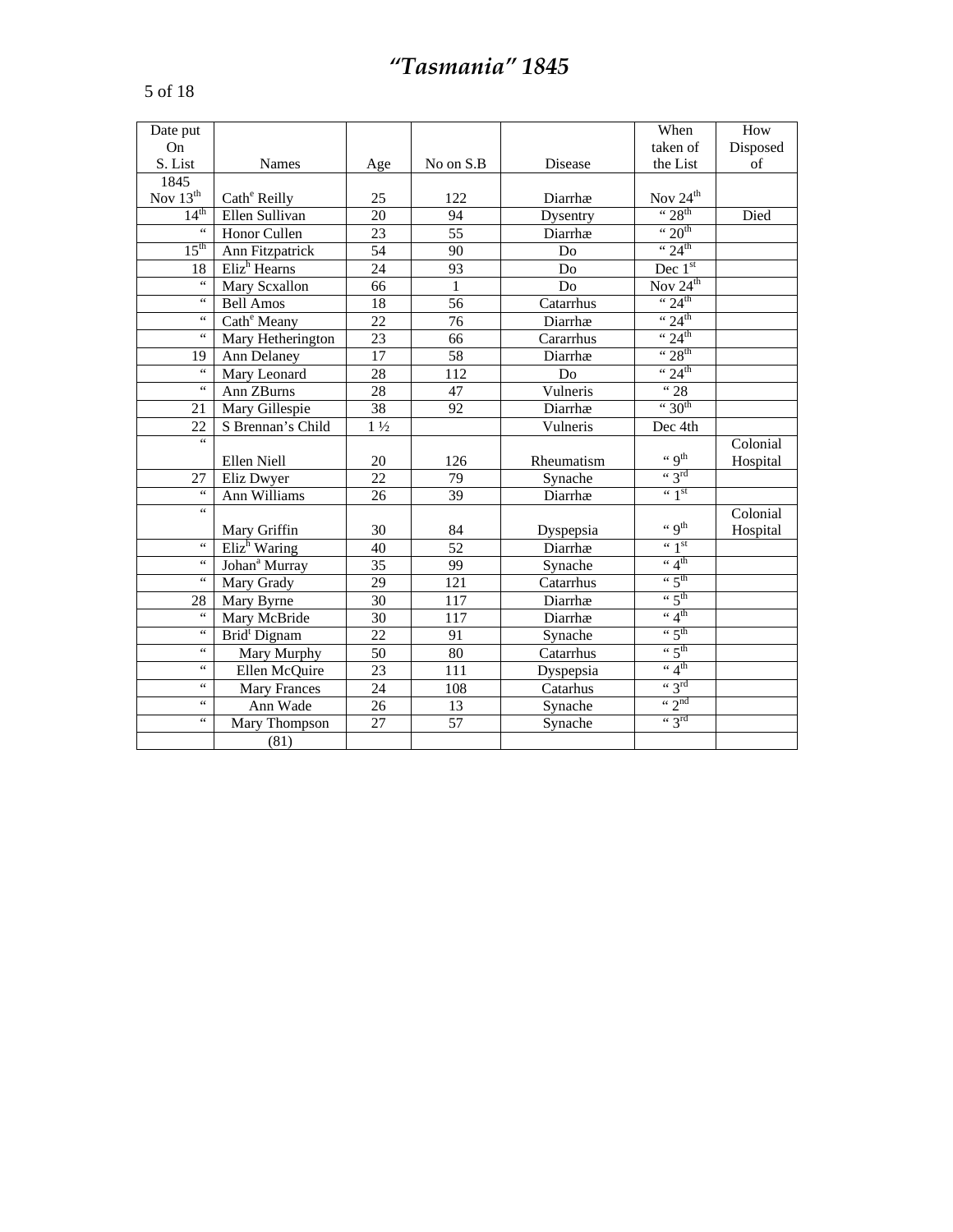#### 6 of 18

| Date put                                 |                           |     |           |           | When                                   | How      |
|------------------------------------------|---------------------------|-----|-----------|-----------|----------------------------------------|----------|
| On                                       |                           |     |           |           | taken of                               | Disposed |
| S. List                                  | <b>Names</b>              | Age | No on S.B | Disease   | the List                               | of       |
|                                          |                           |     |           |           |                                        |          |
| $\frac{1845}{\text{Nov }28^{\text{th}}}$ | Mary Hetherington         | 23  | 66        | Catarrhus | Dec 5th                                |          |
| 29 <sup>th</sup>                         | Cath <sup>e</sup> Burnett | 20  | 59        | Dyspepsia | $\epsilon \epsilon$ $\tau$ th          |          |
| Dec $2^{nd}$                             | <b>Esther Burgess</b>     | 36  | 100       | Diarrhæ   | $\cdot \cdot 6^{\text{th}}$            |          |
| $\lq 4^{\text{th}}$                      |                           |     |           |           |                                        | Colonial |
|                                          | Mary McCarthy             | 20  | 133       | Venucæ    | $\left( \cdot \right)$ q <sup>th</sup> | Hospital |
| 66                                       | (85)                      |     |           |           |                                        |          |

(Signed) *Jason Lardner*   $Sugr$ <sup>n</sup> Superintend<sup>t</sup> *F.C.S. Tasmania ============*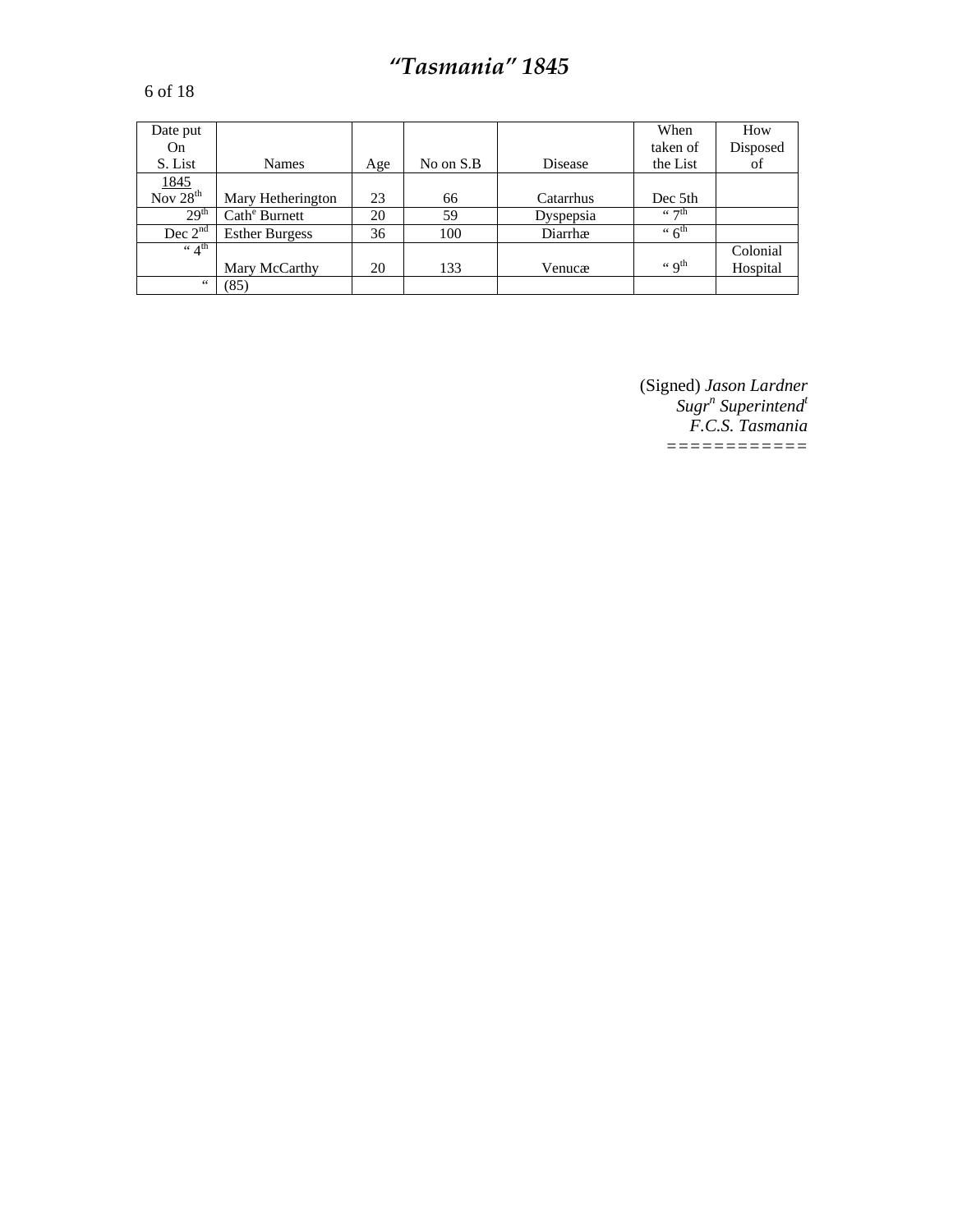7 of 18

#### APPENDIX No 11, and Art. No. 32 of the Surgeon's Instructions

| MEDICAL and SURGICAL Journal of His Majesty's F. C. S. "Tasmania"                                         |
|-----------------------------------------------------------------------------------------------------------|
| Between the 28 <sup>th</sup> of August 1845 and the 9 <sup>th</sup> of Dec <sup>r</sup> 1845 during which |
| Time the said Ship has been employed in conveying Female Convicts                                         |
| (138) and 37 Children, from Ireland to Van D. Land.                                                       |

| <b>Nature of Disease</b>                                                       | No.<br>of<br>Case | Men's Names, Ages, Qualities,<br>Time when and where taken<br>ill, and how disposed of.                                                                        | The History, Symptoms, Treatment, and Daily Progress of<br>the Disease or Hurt.                                                                                                                                                                                                                                                                                                                                                                                                                                                                                                                                                                                                                                                                                                                                                                                                                                                                                                                                                                                                                                                                                                                                                                                                                                                                                                                                                                                                                                                                                                                                                                                                                                                                              |
|--------------------------------------------------------------------------------|-------------------|----------------------------------------------------------------------------------------------------------------------------------------------------------------|--------------------------------------------------------------------------------------------------------------------------------------------------------------------------------------------------------------------------------------------------------------------------------------------------------------------------------------------------------------------------------------------------------------------------------------------------------------------------------------------------------------------------------------------------------------------------------------------------------------------------------------------------------------------------------------------------------------------------------------------------------------------------------------------------------------------------------------------------------------------------------------------------------------------------------------------------------------------------------------------------------------------------------------------------------------------------------------------------------------------------------------------------------------------------------------------------------------------------------------------------------------------------------------------------------------------------------------------------------------------------------------------------------------------------------------------------------------------------------------------------------------------------------------------------------------------------------------------------------------------------------------------------------------------------------------------------------------------------------------------------------------|
| Phthisis                                                                       | $\mathbf{1}$      | Patk Ferguson<br>Aged 6 months<br>August 29th 1845<br>Kingstown<br>Died<br>Sep 29th 1845<br>Lat<br>$11^{\rm o}$ 55′ N<br>Long<br>19 <sup>o</sup> 54' West      | This child has been very sickly from its birth It is much<br>emaciated - had cough, and occasionally bring up<br>purulent matter as the mother was quite healthy, and<br>the child beyond all human aid they were received on<br>board - Farinaceous food or arrow root was allowed – it<br>also was suckled and the mother allowed extra gruel<br>Sept 6 - Child appears acutely suffocated, dyspnea &<br>purple lips - An emetic of Ipecacuan was given & it was<br>placed in a warm bath - these procedures relieved it.<br>Sept 14 - Continued to take occasionally the Ipecacuan<br>mixture to relieve urgent symptoms.<br>18 - Evidently worsening can scarcely swallow - a little<br>warm wine and water given.<br>Sept 20 <sup>th</sup> . Died this morning at 1 o'clock.                                                                                                                                                                                                                                                                                                                                                                                                                                                                                                                                                                                                                                                                                                                                                                                                                                                                                                                                                                            |
| Dyspepsia<br>Partial Insanity<br>(Next entries<br>changed to Moral<br>Insanity | 2                 | Mary Griffon<br>Abt30<br>Sept 10th 1845<br>At Sea<br>Discharged<br>Oct 3rd 1845<br>Reentered<br>Nov 27th 1845<br>Sent to the Colonial Hospital<br>Dec 9th 1845 | Was in the county goal of Carlow and in their Hospital<br>for two months, with fever. She has three children, the<br>youngest was weaned the week before embarkation.<br>She had suffered much from sea sickness and has not<br>been out of her bed since we sailed - Unable to keep any<br>thing on her stomach - Bowels not open since she has<br>been on board, tongue foul & has severe headache.<br>Ha?: Effervescences - ter in die recommended.<br>Enemae catharticium<br>To be well washed - her bedding to be sent on deck to<br>be aired.<br>11 <sup>th</sup> . Removed her into the hospital - Bowels not purged<br>stomach very irritable P(ulse) 90 & week.<br>Repeat Enema ter in die, se epicac fresit - Applic~<br>Cataplasma seriapsis (?) ad Epigastrium - Gruel or<br>Arrow Root allowed.<br>Sept 12 <sup>th</sup> 1845 - Bowels not purged, stomach less<br>irritable - Rx Col Croton Pi-Anise panis - q v - ft pil No 1 -<br>stat – V – Repeat Pil fosh lorax IV – ei opus fuerich – repeat<br>Enema fortwith.<br>Sept 13 <sup>th</sup> Bowels open three times, feels much relieved -<br>has headache.<br>$20th$ – Very sick No motions from the bowels since the<br>13 <sup>th</sup> inst - severe pain over the region of the stomach.<br>Emp poltice ad Epigastrium - Pil Colo eymth $C$ Ily &<br>chlorine Re if – stat V. – Repeat Enema Vespere<br>21 <sup>st</sup> - Bowels open twice - has no appetite - Stomach<br>less irritable – to get up for two hours daily – $Rx$ –Infux<br>Gentium C $\xi$ y Pulu Phece $\xi$ y<br>Ip Ammonium $\xi$ y ft<br>Mixture - Capo ad with ij ter in die -<br>$Rx$ Pil 8 V Pulu Phece Lore S. ij ft Pil ij - Lore S.<br>Sumandus<br>Sept $30th$ – She continues to take her medicine, and is |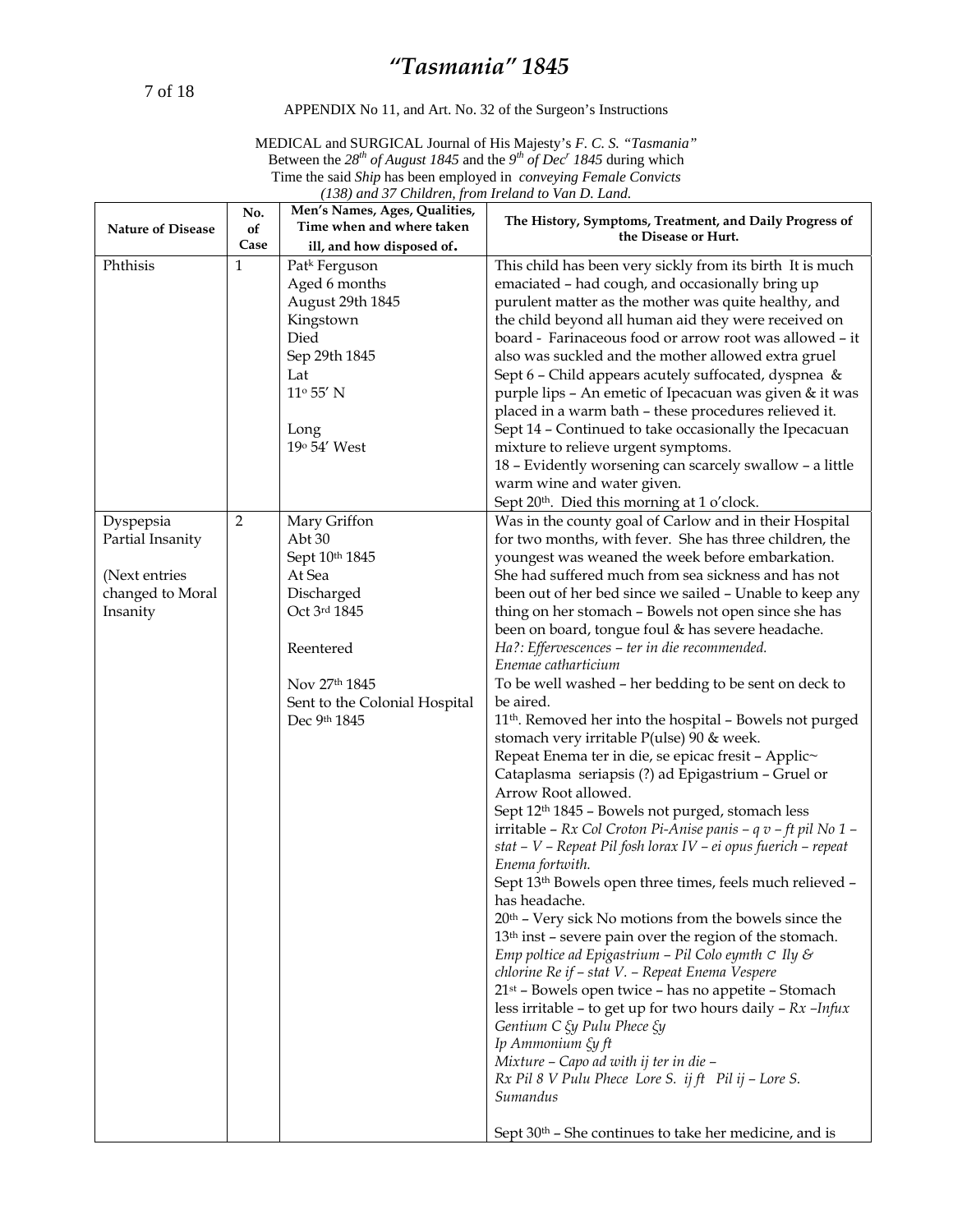|  | improved in health – her conduct lately has become very<br>oculant she is more vindictive, and had secreted in her<br>bed an iron bar - threatening everybody - I reasoned<br>with her, the medicine had to be given - gums slightly<br>tender.<br>Emp: Lythus mucha<br>Oct 3 <sup>rd</sup> Quite well in health but occasionally gets into<br>paroxysm of rage without cause. Discharged her from<br>sick list -<br>Nov 27 <sup>th</sup> 1845 Since last report this woman has<br>occasionally been in a very excited state, quarrelling &<br>fighting - it has been found necessary to separate her<br>from the others by confining her in the solitary box, in<br>three several occasions - placed on sick list again this<br>morning complaining of severe griping pain in her<br>bowels, ??? - she has not slept in her proper berth for<br>the last week - being suspicious of her mess mates. I<br>have no doubts the present illness was occasioned by<br>exposure -<br>Rx fl Riem Zopil I- Placed in bed -Gruel allowed -<br>??Perfore - P Ipecac C- Pay??<br>30 <sup>th</sup> Bowels are better, but she complains of pain in her<br>stomach, refused her food, speaks but little, says she has<br>passed no urine for a week. - No particular fullness was<br>observable over the region of the bladder - pulse weak -<br>headache.<br>Preserved meat allowed her.<br>Decr $3rd$ /// // is to she is in great pain being unable<br>to pass her urine. A catheter was passed - but only<br>about $\frac{1}{2}$ pints of urine was in the bladder. -<br>4 - Some pain in bowels - Hanxl Rhaestep<br>6 - Bowels open twice since last report is nauseated -<br>has evacuations - temper volatile very suspicious -<br>vindictive, in consequence I keep her separated from the<br>others as well as circumstances will admit.<br>Dec 9th - Altho better in health I thought it best to send<br>her to the hospital. I saw her a month after this and she<br>appeared tranquil & said she was sorry for her former<br>behaviour - |
|--|------------------------------------------------------------------------------------------------------------------------------------------------------------------------------------------------------------------------------------------------------------------------------------------------------------------------------------------------------------------------------------------------------------------------------------------------------------------------------------------------------------------------------------------------------------------------------------------------------------------------------------------------------------------------------------------------------------------------------------------------------------------------------------------------------------------------------------------------------------------------------------------------------------------------------------------------------------------------------------------------------------------------------------------------------------------------------------------------------------------------------------------------------------------------------------------------------------------------------------------------------------------------------------------------------------------------------------------------------------------------------------------------------------------------------------------------------------------------------------------------------------------------------------------------------------------------------------------------------------------------------------------------------------------------------------------------------------------------------------------------------------------------------------------------------------------------------------------------------------------------------------------------------------------------------------------------------------------------------------------------------------------------------------------|
|  |                                                                                                                                                                                                                                                                                                                                                                                                                                                                                                                                                                                                                                                                                                                                                                                                                                                                                                                                                                                                                                                                                                                                                                                                                                                                                                                                                                                                                                                                                                                                                                                                                                                                                                                                                                                                                                                                                                                                                                                                                                          |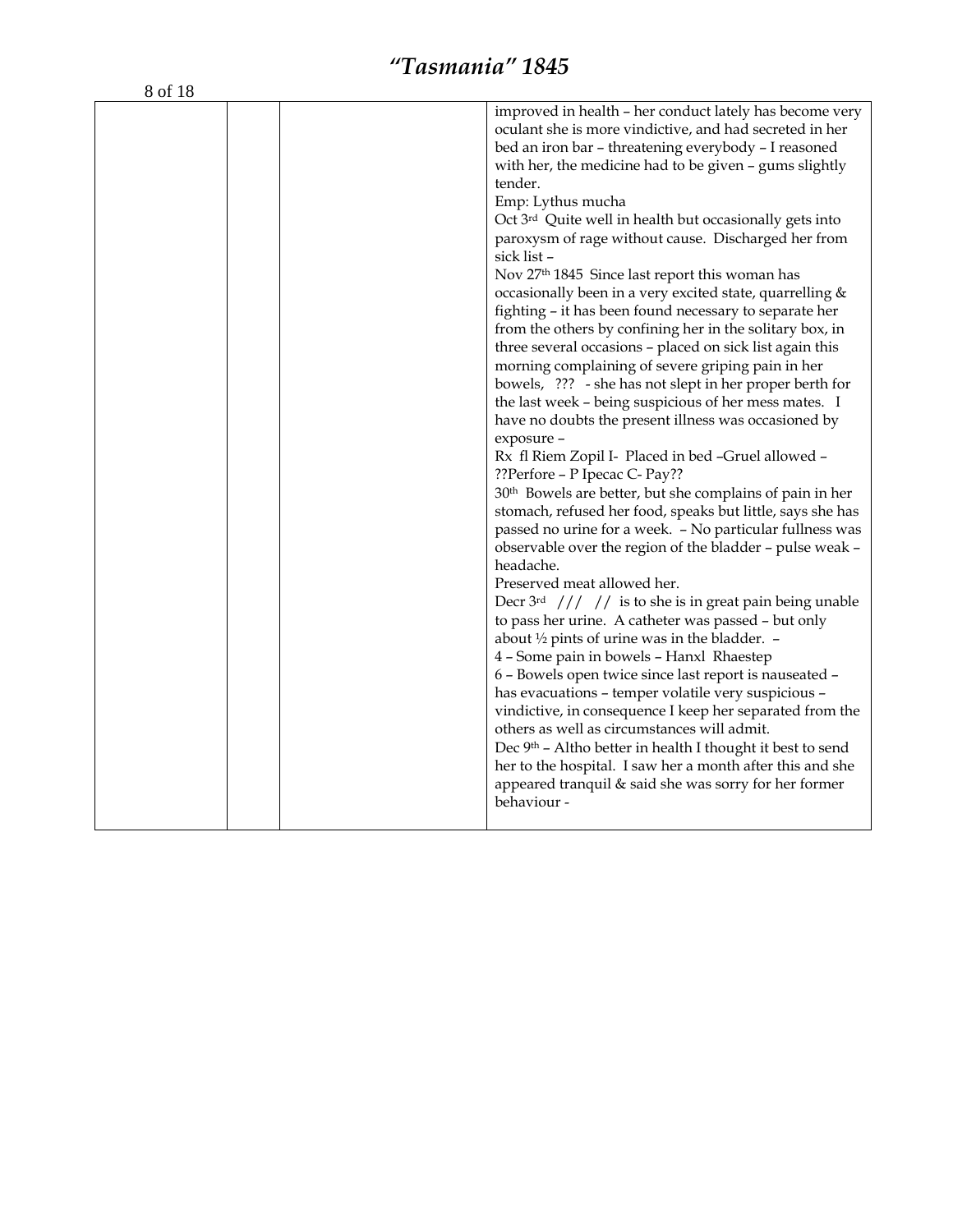| Rheumatism | $\mathfrak{Z}$ | Ellen Neill    | This woman has been in the hospital at Grange Gorman                                       |
|------------|----------------|----------------|--------------------------------------------------------------------------------------------|
|            |                | Aged 20        | Prison, nearly twelve months and was left behind from                                      |
|            |                | ??? 126        | the last Ship, she now complains of excruciating pain in                                   |
|            |                |                | right knee, which is swollen, and the ??? are much                                         |
|            |                | Sept 12th 1845 | thickened. Pain much increased in the night. Has had                                       |
|            |                |                | previous ???? in Prison – a much debauched life – Pulse                                    |
|            |                | Discharged     | quick - tongue foul, skin hot - has had occasionally                                       |
|            |                | Oct 26th 1845  | hysterical fits - has not been regular for four months -                                   |
|            |                |                |                                                                                            |
|            |                | Readmitted     | the other knee is slightly affected & the right hip -<br>bowels confined <script></script> |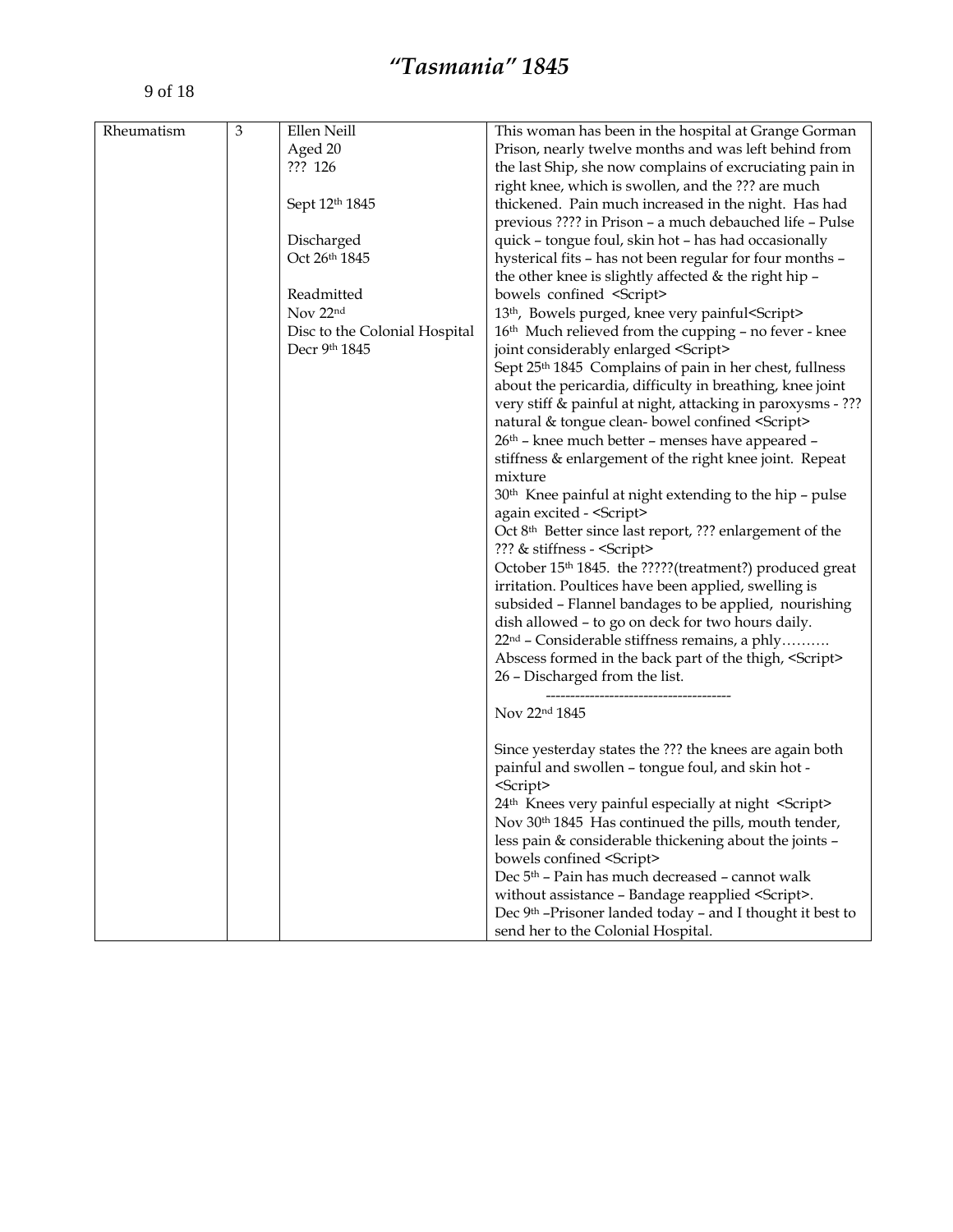| Synochus | $\overline{4}$ | Cath <sup>e</sup> Foy<br>Aged 22<br>No 115<br>Sept 23rd 1845<br>Discharged<br>October 12th 1845 | Has been employed as a Mess woman, states she took<br>cold yesterday going on deck when much heated.<br>Complains of severe headache pain in the loins, thirst,<br>countenance flushed, skin hot, pulse ??full had shivering<br>last night Transferred to bed in the hospital - to be<br>washed and clean clothes on. <script></script> |
|----------|----------------|-------------------------------------------------------------------------------------------------|-----------------------------------------------------------------------------------------------------------------------------------------------------------------------------------------------------------------------------------------------------------------------------------------------------------------------------------------|
|----------|----------------|-------------------------------------------------------------------------------------------------|-----------------------------------------------------------------------------------------------------------------------------------------------------------------------------------------------------------------------------------------------------------------------------------------------------------------------------------------|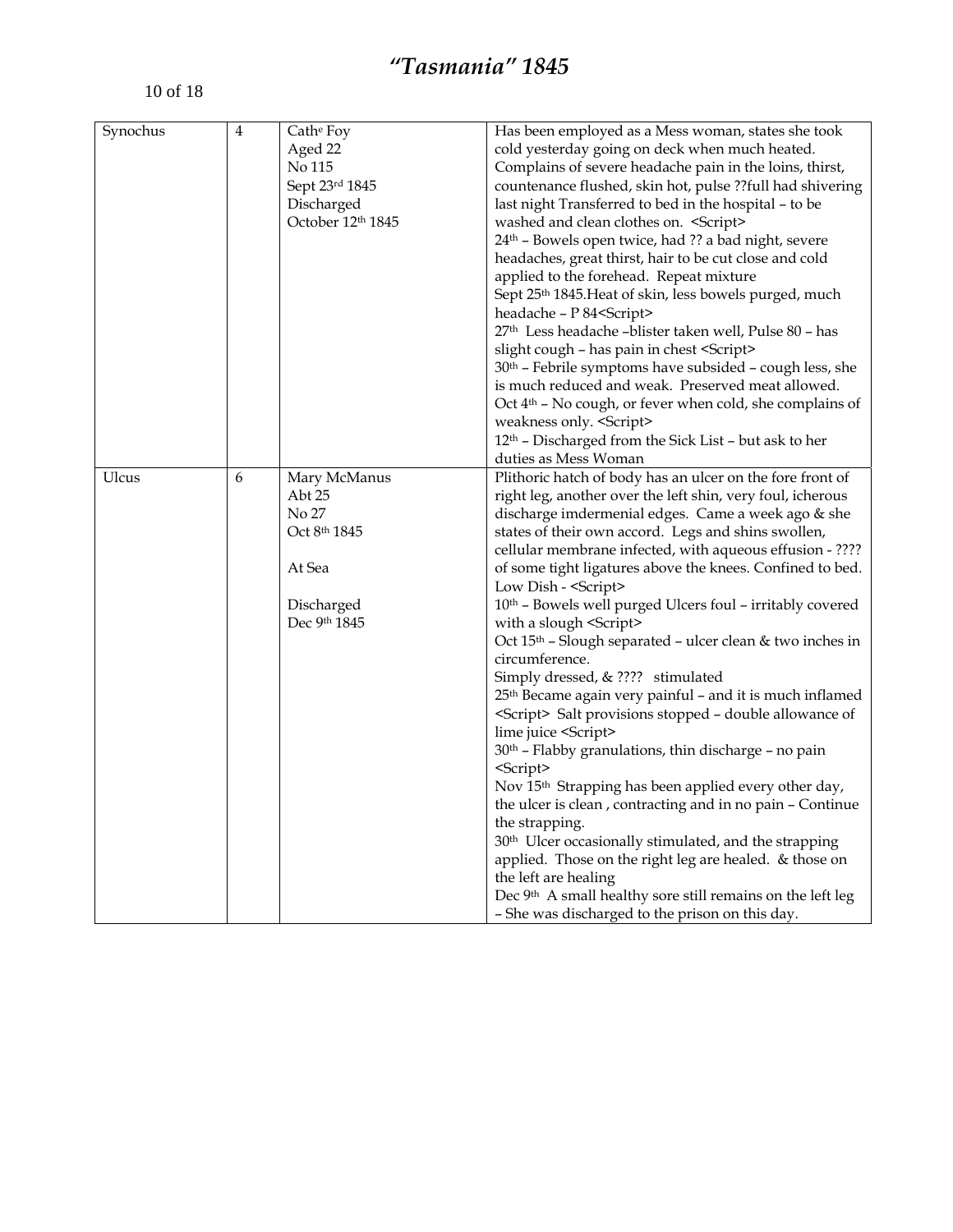| Synachus | $\overline{7}$ | Mary Connell | Was in Grange Gorman Hospital three months with        |
|----------|----------------|--------------|--------------------------------------------------------|
|          |                | Abt 3        | glandular swellings in the neck. Has been in a weakly  |
|          |                | 0            | state since she had been on board - she has three      |
|          |                | No 137       | children. Complains of headache, vomiting had signs    |
|          |                | Sept 23 1845 | last night, skin is now hot & pulse 90 - is subject to |
|          |                |              | hysteria, menses profuse.                              |
|          |                | At Sea       | Removed into the hospital To be washed and clean       |
|          |                |              | clothes supplied. <script></script>                    |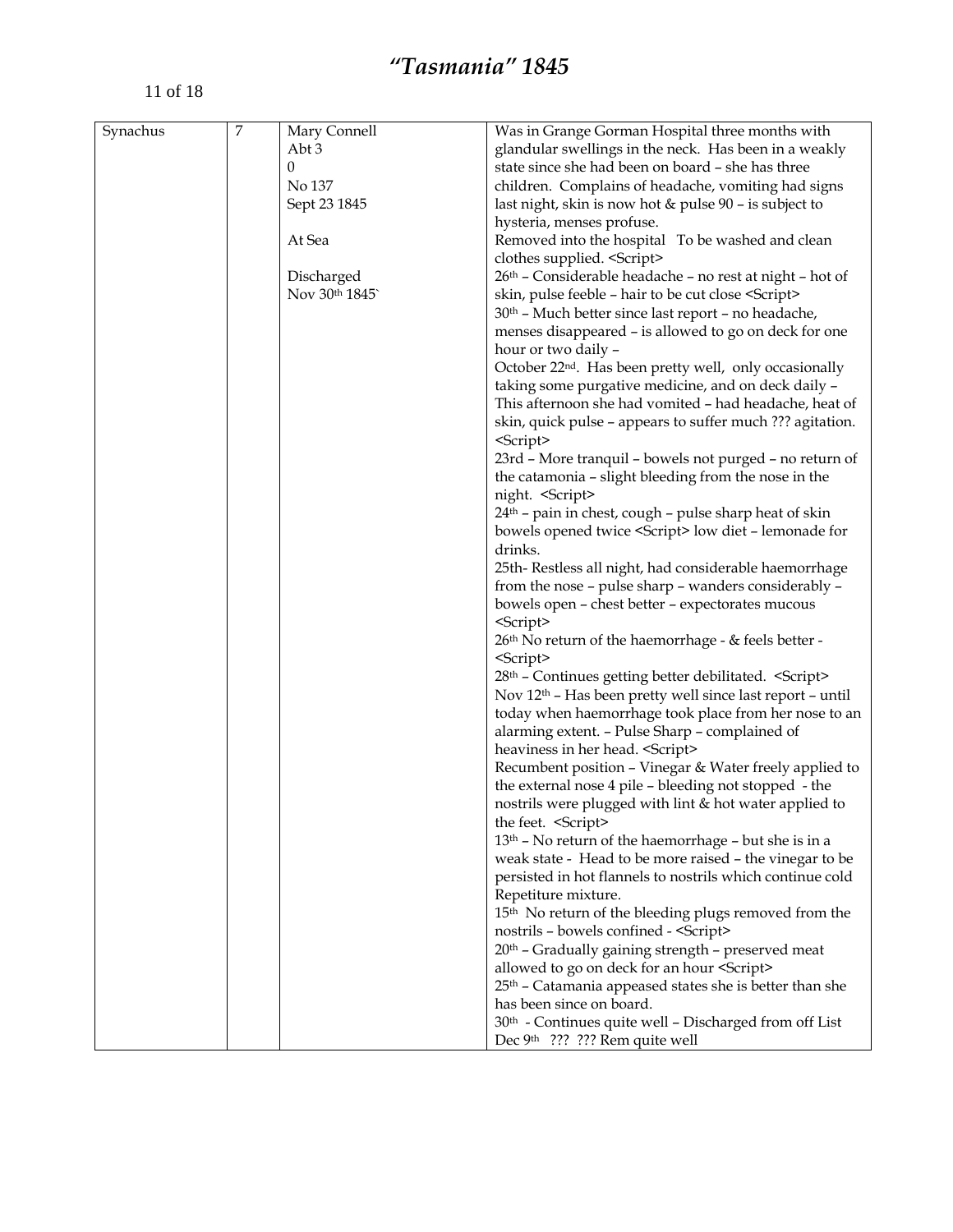| 8<br>Verrucé<br>Mary McCarthy<br>Has been under treatment for a syphilitic affliction in<br>Aged 19<br>Grange Gorman Hospital - Has clusters of venereal<br>Oct 15th 1845<br>warts to the inside of labia superior, and in the right<br>groin - with offensive discharge - strict attention to<br>At Sea<br>cleanliness <scrip><br/><math>20th</math> – today the principal ones were removed with the<br/>scalpel. <script></script></scrip> |
|-----------------------------------------------------------------------------------------------------------------------------------------------------------------------------------------------------------------------------------------------------------------------------------------------------------------------------------------------------------------------------------------------------------------------------------------------|
|-----------------------------------------------------------------------------------------------------------------------------------------------------------------------------------------------------------------------------------------------------------------------------------------------------------------------------------------------------------------------------------------------------------------------------------------------|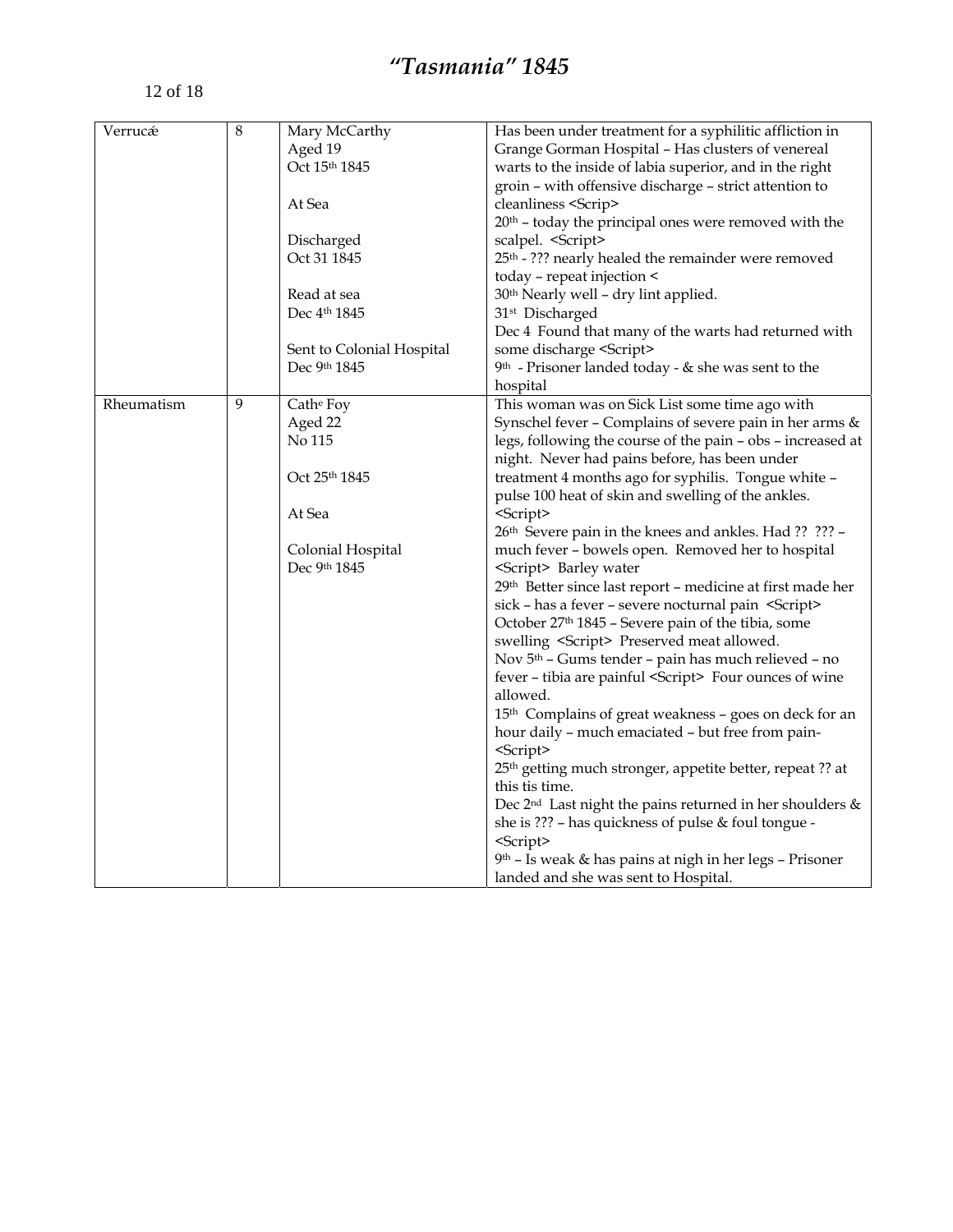| Heat of skin, pulse 100, short painful cough - got wet<br>Abt 26<br>yesterday washing, was mensturing, which has stopped<br>No 98<br>- Sediluvian - confined to bed - <script></script> |
|-----------------------------------------------------------------------------------------------------------------------------------------------------------------------------------------|
|-----------------------------------------------------------------------------------------------------------------------------------------------------------------------------------------|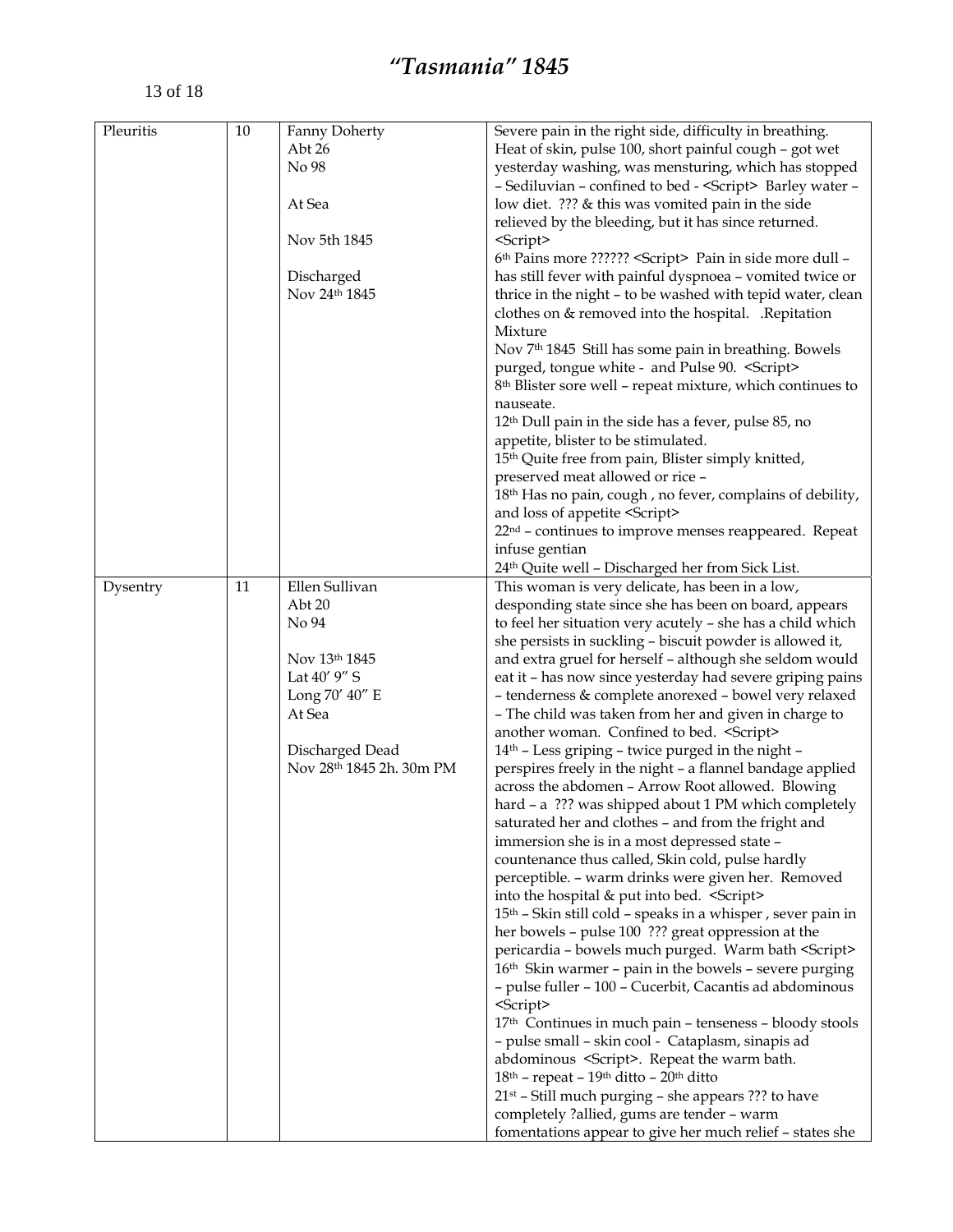| 14 of 18 |  |  |                                    |
|----------|--|--|------------------------------------|
|          |  |  | is sure to die - <script></script> |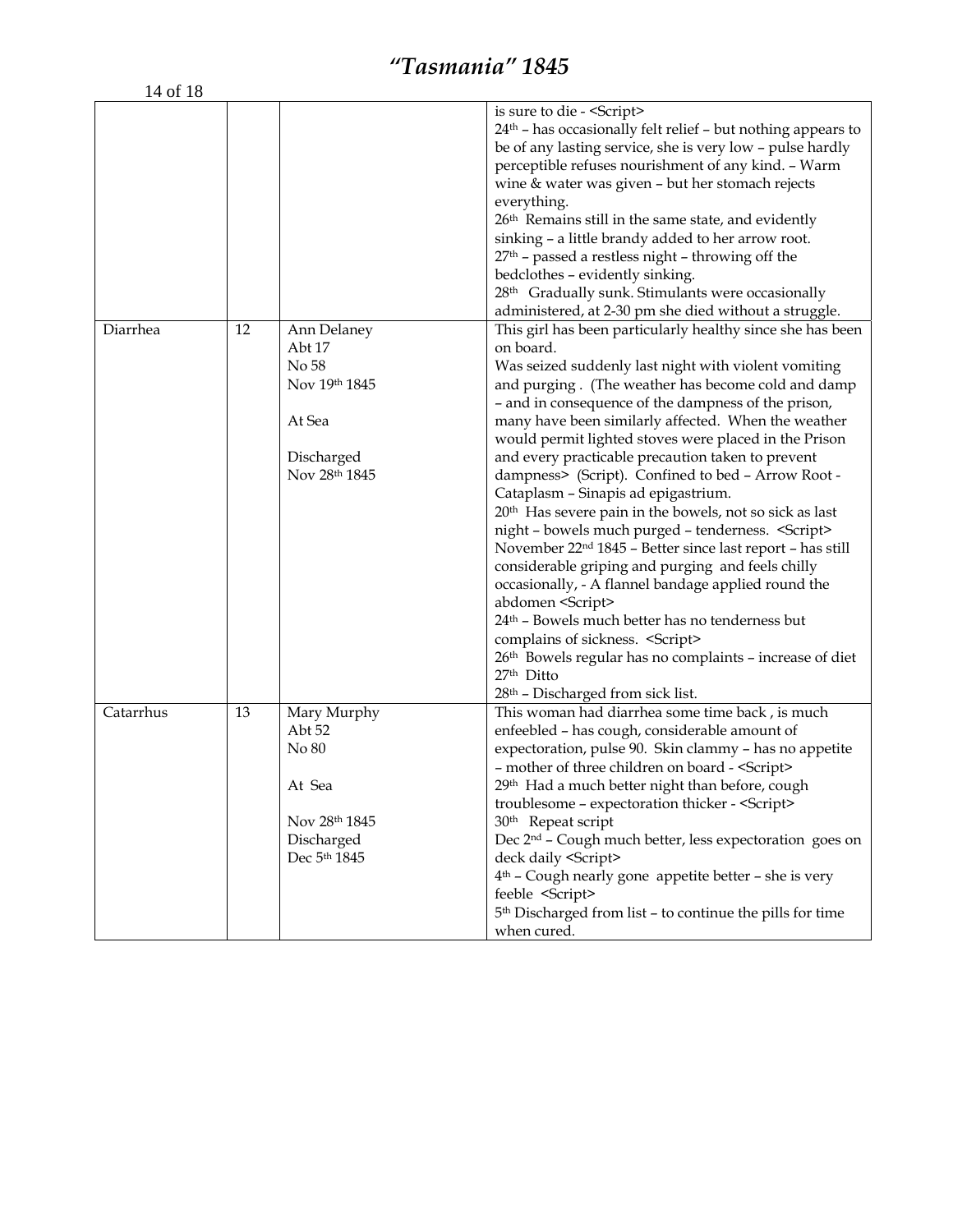#### **A NOSOLOGICAL RETURN of the Sick and Wounded of Her Majesty's** *Convict Ship "Tasmania"* **Mr.** *Thomas Seaton Surgeon,***. Between the** *26th* **of** *September* **18***44* **and the** *30th* **of** *December* **18***44*

| <b>Diseases</b><br><b>Nosologically arranged</b> | <b>Total</b>   | Discharged to<br>Duty | Sent to Hospital | Died on Board | Invalided | Remaining | as are detailed in<br>No of such cases<br>the Journal |
|--------------------------------------------------|----------------|-----------------------|------------------|---------------|-----------|-----------|-------------------------------------------------------|
| <b>Pyrexiæ</b>                                   |                |                       |                  |               |           |           |                                                       |
| Ord. I. Febres.                                  |                |                       |                  |               |           |           |                                                       |
| Internulleates Quotutiana<br>Tertiana            |                |                       |                  |               |           |           |                                                       |
| Continua Synochus                                | 6              | 6                     |                  |               |           |           | 4.7                                                   |
| Typhus                                           |                |                       |                  |               |           |           |                                                       |
| Ord. II. Phlegmasiæ.                             |                |                       |                  |               |           |           |                                                       |
| Phlogosis                                        | $\mathfrak{Z}$ | 3                     |                  |               |           |           |                                                       |
| Pneumonia                                        | 1              | 1                     |                  |               |           |           | 10                                                    |
| Rheumatismus                                     | 6              | $\overline{4}$        | $\overline{2}$   |               |           |           | 3.9                                                   |
| Ophthalmia                                       | $\mathfrak{Z}$ | $\mathfrak{Z}$        |                  |               |           |           |                                                       |
| Cynanchus                                        | $\overline{2}$ | $\overline{2}$        |                  |               |           |           |                                                       |
|                                                  |                |                       |                  |               |           |           |                                                       |
| Ord. III. Exanthemata.                           |                |                       |                  |               |           |           |                                                       |
| Variola                                          |                |                       |                  |               |           |           |                                                       |
| Rubeola                                          |                |                       |                  |               |           |           |                                                       |
| Erysipelas                                       |                |                       |                  |               |           |           |                                                       |
| Vaccina                                          |                |                       |                  |               |           |           |                                                       |
| Ord. IV. Hæmorrhagiæ                             |                |                       |                  |               |           |           |                                                       |
| Hæmoptysis                                       |                |                       |                  |               |           |           |                                                       |
| Phthisis incipiens                               |                |                       |                  |               |           |           |                                                       |
| Phthisis cosfirmata                              | 1              |                       |                  | 1             |           |           | 1                                                     |
| Heamatenosis                                     | $\mathbf{1}$   | 1                     |                  |               |           |           | $\overline{5}$                                        |
| Hemorrhoids                                      | $\mathbf{1}$   | 1                     |                  |               |           |           |                                                       |
|                                                  |                |                       |                  |               |           |           |                                                       |
| Ord. V. Profluvia.                               |                |                       |                  |               |           |           |                                                       |
| Catarrhus                                        | 6              | 6                     |                  |               |           |           | 13                                                    |
| Dysenteria                                       | 1              |                       |                  | 1             |           |           | 11                                                    |
| Neuroses.                                        |                |                       |                  |               |           |           |                                                       |
| Ord. I. Comata.                                  |                |                       |                  |               |           |           |                                                       |
| Apoplexia                                        |                |                       |                  |               |           |           |                                                       |
|                                                  |                |                       |                  |               |           |           |                                                       |
| Ord. II. Adynamiæ.                               |                |                       |                  |               |           |           |                                                       |
| Dyspepsia                                        | 17             | 16                    | $\mathbf{1}$     |               |           |           | $\overline{2}$                                        |
| Ord. III. Spasmi.                                |                |                       |                  |               |           |           |                                                       |
| Asthma                                           |                |                       |                  |               |           |           |                                                       |
| Diarrhoea                                        | 20             | 20                    |                  |               |           |           | 12                                                    |
| Colica                                           |                |                       |                  |               |           |           |                                                       |
| Hysteria                                         | 1              | $\mathbf{1}$          |                  |               |           |           |                                                       |
|                                                  |                |                       |                  |               |           |           |                                                       |
| Ord. Iv. Vesaniæ.                                |                |                       |                  |               |           |           |                                                       |
| Amentia                                          |                |                       |                  |               |           |           |                                                       |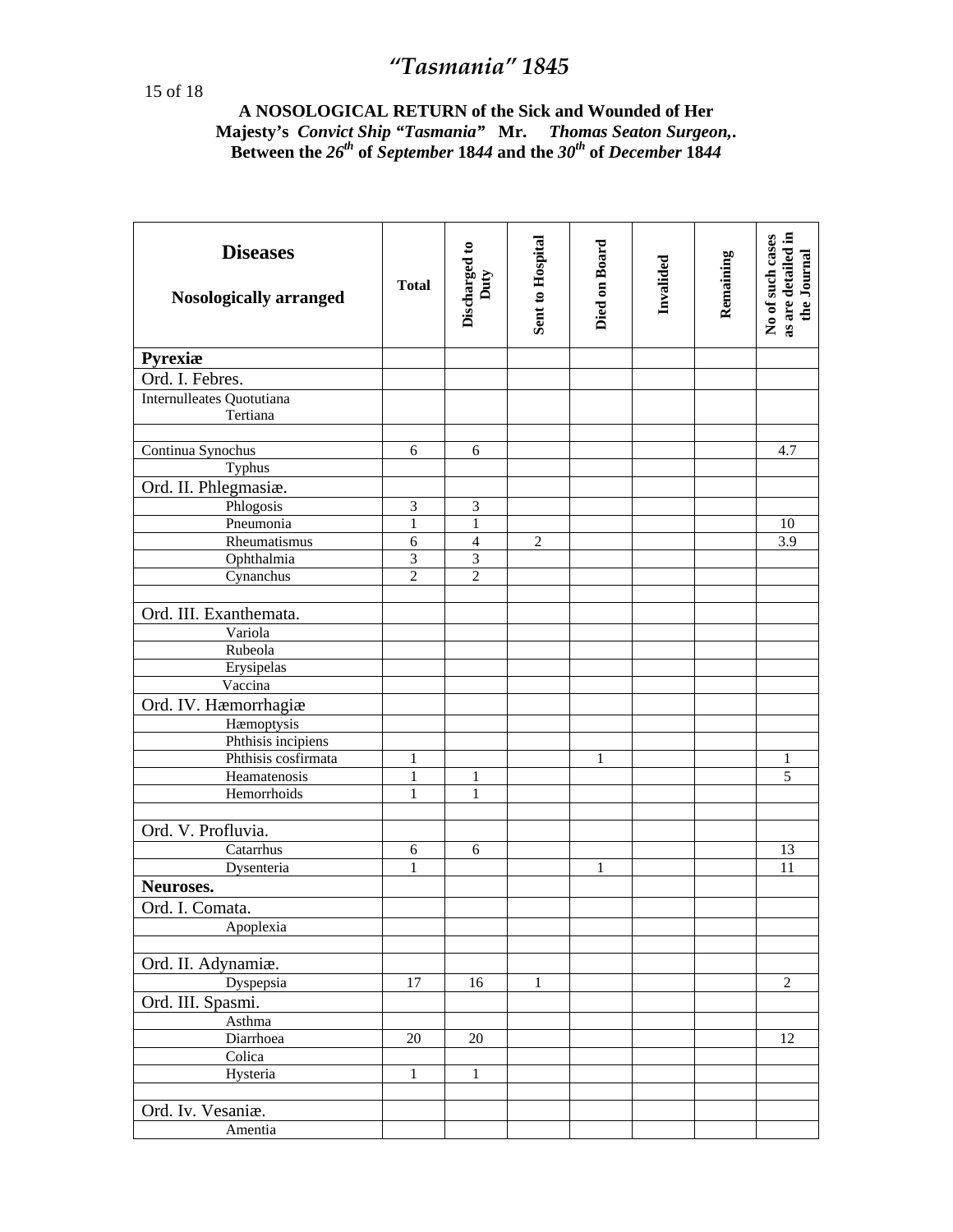| 16 of 18                        |                                                                                                |                |                         |                |                |                |    |
|---------------------------------|------------------------------------------------------------------------------------------------|----------------|-------------------------|----------------|----------------|----------------|----|
| Mania                           |                                                                                                |                |                         |                |                |                |    |
| Cachexiae.                      |                                                                                                |                |                         |                |                |                |    |
| Ord. I. Marcores.               |                                                                                                |                |                         |                |                |                |    |
| Tabes                           |                                                                                                |                |                         |                |                |                |    |
| Ord. II. Intumescentiae.        |                                                                                                |                |                         |                |                |                |    |
| Anasarca                        |                                                                                                |                |                         |                |                |                |    |
| Ascites                         |                                                                                                |                |                         |                |                |                |    |
| Hydrothorax                     |                                                                                                |                |                         |                |                |                |    |
| Ord. III. Impetigines.          |                                                                                                |                |                         |                |                |                |    |
| Syphilis                        |                                                                                                |                |                         |                |                |                |    |
| Scrophula                       | 1                                                                                              | 1              |                         |                |                |                |    |
| Icterus                         |                                                                                                |                |                         |                |                |                |    |
|                                 |                                                                                                |                |                         |                |                |                |    |
| Locales.                        |                                                                                                |                |                         |                |                |                |    |
| Ord. I. Dysaethesiae.           |                                                                                                |                |                         |                |                |                |    |
| Amaurosis                       |                                                                                                |                |                         |                |                |                |    |
| Ord. II. Dysorexiae.            |                                                                                                |                |                         |                |                |                |    |
| Ord. III. Dyscinesiae.          |                                                                                                |                |                         |                |                |                |    |
| Ord. IV. Apocenoses.            |                                                                                                |                |                         |                |                |                |    |
| Gonorrhoea                      |                                                                                                |                |                         |                |                |                |    |
| Ord. V. Epischeses              |                                                                                                |                |                         |                |                |                |    |
| Ischuria                        |                                                                                                |                |                         |                |                |                |    |
| Obstipatio                      | $\overline{2}$                                                                                 | $\overline{c}$ |                         |                |                |                |    |
| Ord. VI. Tumores.               |                                                                                                |                |                         |                |                |                |    |
| Aneurisma                       |                                                                                                |                |                         |                |                |                |    |
| Verrucae                        | $\overline{c}$                                                                                 | 1              | 1                       |                |                |                | 8  |
| Sontusio                        | 3                                                                                              | 3              |                         |                |                |                |    |
| Parurition.                     | $\mathbf{1}$                                                                                   | $\mathbf{1}$   |                         |                |                |                |    |
|                                 |                                                                                                |                |                         |                |                |                |    |
| Ord. VIII. Dialyses.            |                                                                                                |                |                         |                |                |                |    |
| Vulnus                          | $\mathfrak{Z}$                                                                                 | $\mathfrak{Z}$ |                         |                |                |                |    |
| Uleus                           | 3                                                                                              | 3              |                         |                |                |                | 6  |
| Herpes                          | 1                                                                                              | 1              |                         |                |                |                |    |
| <b>GENERAL TOTAL</b>            | 85                                                                                             | 79             | $\overline{\mathbf{4}}$ | $\overline{2}$ | $\zeta\,\zeta$ | $\zeta\,\zeta$ | 13 |
| No. 10 Appendix and Article 31] | N.B. - The Margins are to be left clear for binding, and particular attention is to be paid to |                |                         |                |                |                |    |
| of the Surgeon's Instructions ] | filling up the Blanks in the Heading with the Names, Dates and Station.                        |                |                         |                |                |                |    |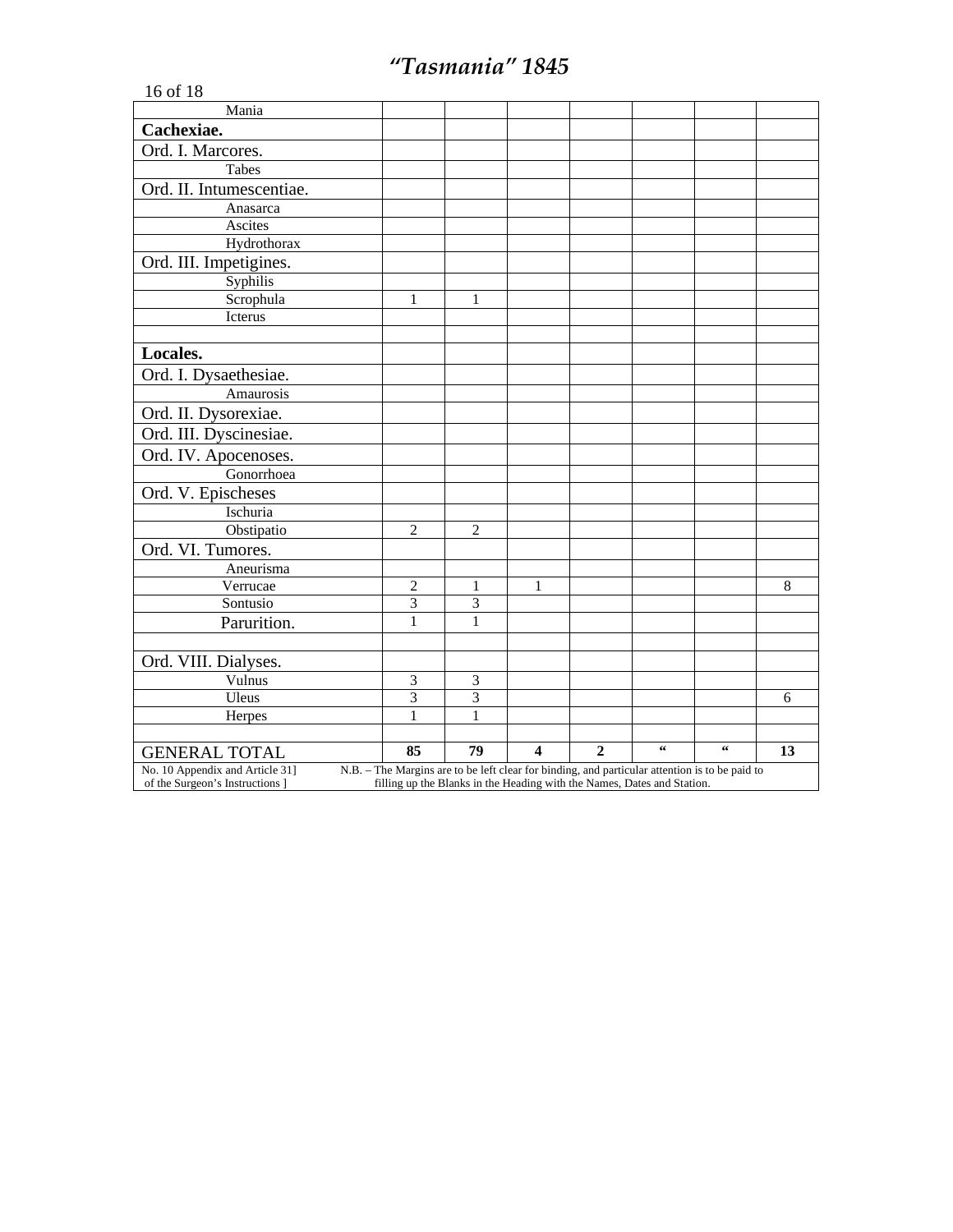#### **General Remarks**

Female Convict Ship "Tasmania" Off Hobart Town V.D.L. December  $12^{th}$ 1845

Sir

 One Hundred and Thirty eight Female Convicts, and Thirty seven Children were embarked in this Ship on the  $28<sup>th</sup>$  of August at Kingstown – and one on the 30<sup>th</sup> August – the later was relanded on the first of September on the score of Insanity.

One Female Convict died, and one child was born during the Voyage.

 The young children 18 in no were vaccinated four days previous to embarkation – at the proper time lymph was taken on points and Glasses sent on

> Sir W. Burnett M.D. K.C.H. & F.C.S. ?????? Somerset House London

And a receipt obtained for it, from the Medical Officer, at Hobart Town.

The fresh potatoes sent on board for the use of the convicts  $\&$  were issued daily in lieu of flour and undoubtedly were of service by enabling their diet to be gradually changed.

 There were Ten Convicts above 50 years of age, most of these were unable to gain a livelihood by work. One Convict was Idiotic, and another betrayed symptoms of insanity, but appeared to have quite recovered, before I left the Colony.

 The health of the convicts and Children generally was much improved during the Voyage, and some who were weighed at the beginning of the passage and again at its termination were found to have averaged an increase of weight of 7 ½ lbs each.

 The cases of Diarrhea were caused by damp and sudden changes. These were readily cured by common remedies, and their prevention attempted by the occasional use of the lighted stoves below, and the issuing of additional clothing.

 The fatal case of Dysentery occurred in a young woman who had been suckling, and who had been in a low desponding state since her embarkation, at first she refused her food, seldom spoke to any one, and expressed a wish to die, she appeared daily to become weaker, when after getting wet, dysenteric symptoms appeared, and she rapidly sunk.

 Two cases of chronic Rheumatism, one case of Dyspepsia, accompanied with mental affliction and one case of Verrucae were sent to the Colonial Hospital.